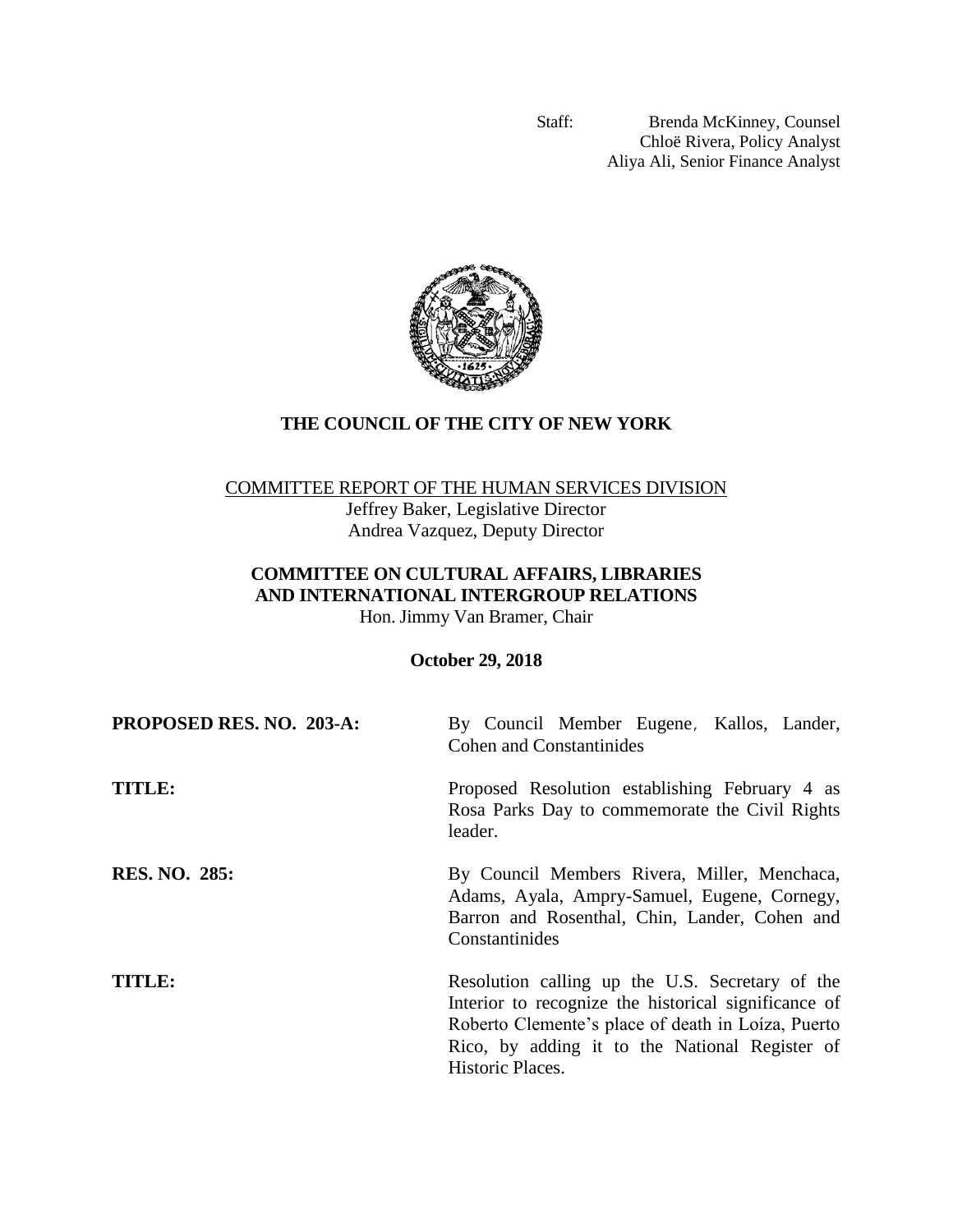| <b>RES. NO. 420:</b> | By Council Members Holden, Van Bramer, Gjonaj,<br>Ulrich, Vallone, Rivera, Kallos, Lander and Cohen                    |
|----------------------|------------------------------------------------------------------------------------------------------------------------|
| TITLE:               | Resolution declaring November 11 as Polish<br>Independence Day in the city of New York.                                |
| <b>RES. NO. 421:</b> | By Council Members Holden, Van Bramer, Gjonaj,<br>Ulrich, Vallone, Rivera, Kallos, Lander and<br>Constantinides        |
| TITLE:               | Resolution declaring October 11 as Casimir<br>Pulaski Day in NYC.                                                      |
| <b>RES. NO. 422:</b> | By Council Members Holden, Van Bramer, Gjonaj,<br>Ulrich, Vallone, Yeger, Rivera, Kallos, Lander and<br>Constantinides |
| TITLE:               | Resolution declaring October 15 as Tadeusz<br>Kosciuszko Day in NYC.                                                   |

## **Introduction**

On Monday October 29, 2018 the Committee on Cultural Affairs, Libraries and International Intergroup Relations, chaired by Council Member Jimmy Van Bramer will hold a hearing to consider Proposed Res. No. 203-A, a resolution establishing February 4 as Rosa Parks Day to commemorate the Civil Rights leader; Res. No. 285, a resolution calling up the U.S. Secretary of the Interior to recognize the historical significance of Roberto Clemente's place of death in Loíza, Puerto Rico, by adding it to the National Register of Historic Places; Res. No. 420, a resolution declaring November 11 as Polish Independence Day in New York City (NYC); Res. No. 421, a resolution declaring October 11 as Casimir Pulaski Day in NYC; and Res. No. 422, a resolution declaring October 15 as Tadeusz Kosciuszko Day in NYC. This will be the second hearing on these resolutions. The first hearing was on October 16, 2018 and witness testimony in support of Res. No. 285, was made in a statement by Bernie Williams, retired major league baseball player and read into the record by Thomas C. Brasuell, Vice, President,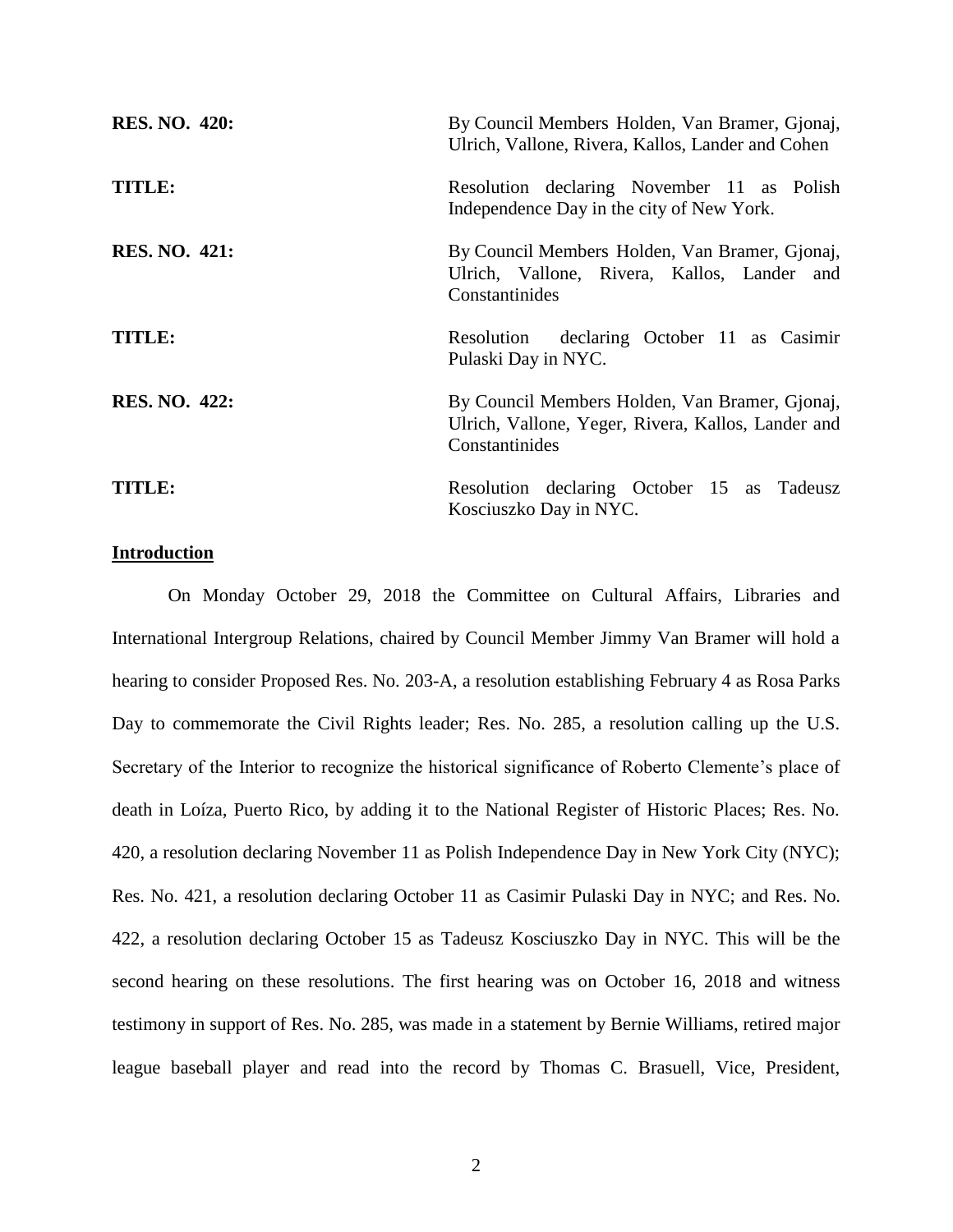Community Affairs, Major League Baseball.

## **Background**

In recent years, the Committee has focused on creating a comprehensive cultural plan for the City to better understand and resource our cultural activities. One of the major driving forces behind the City's strong programs, however, is our diversity and the culture that people not only create here, but bring to NYC based on their rich histories. The five resolutions heard on October 16 honored that element and background, while recognizing just a few of the people that have helped to create such a strong, diverse and progressive city. They ranged from the heroic Rosa Parks, who famously refused to surrender her seat to a white passenger on a Montgomery bus, and Roberto Clemente, who used his extraordinary talent and career in baseball as a way to help others—especially underprivileged Puerto Ricans—make their lives better, to Tadeusz Kosciuszko, who came to the United States at from Poland in 1776 to assist in the fight for American Independence from England, eventually became Chief Engineer of the Continental Army, and who dedicated his American estate to freeing and educating African-American slaves. Indeed, they represent not only the strength of this city, but of our country.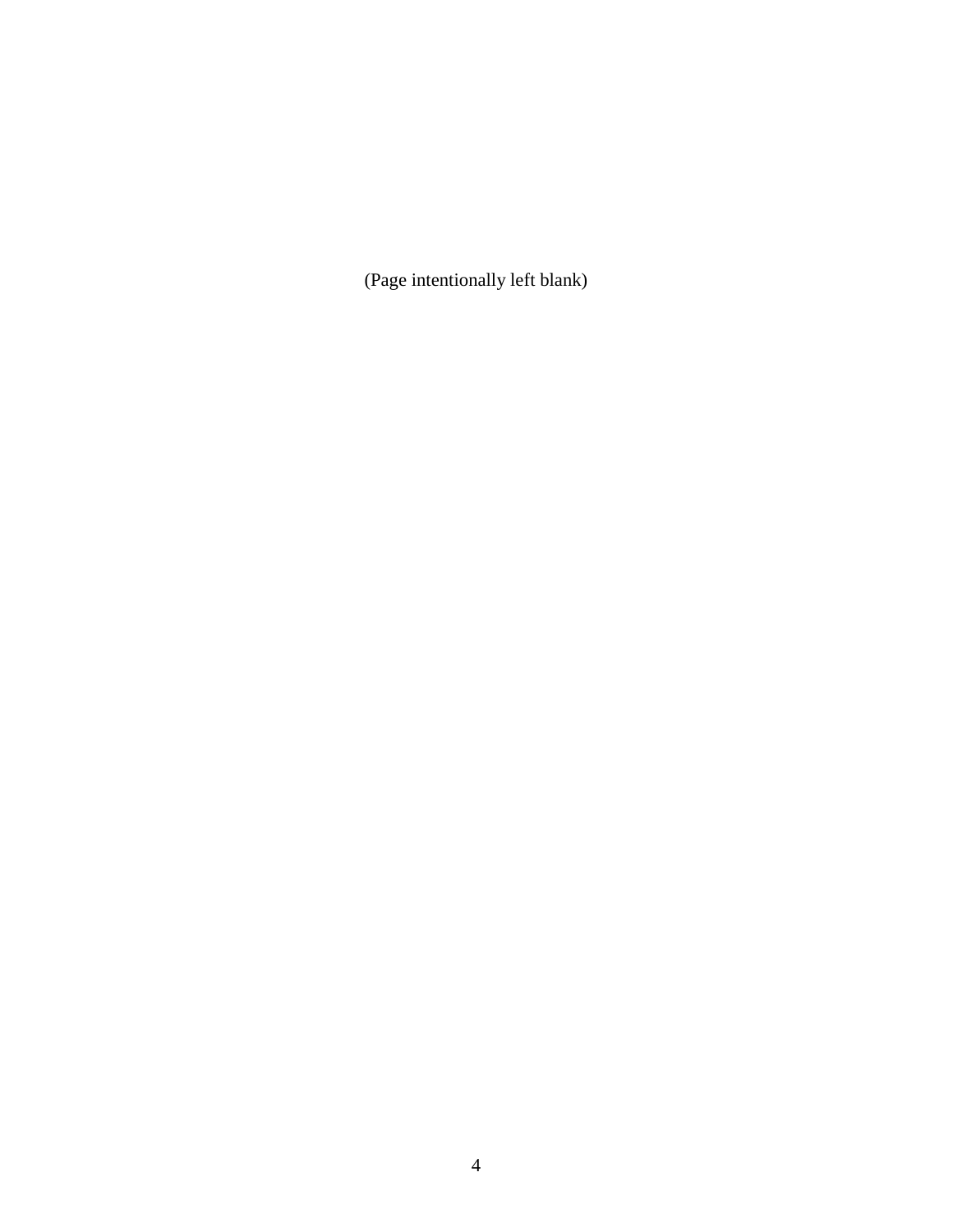## Proposed Res. No. 203-A

Resolution establishing February 4 as Rosa Parks Day to commemorate the Civil Rights leader. By Council Member Eugene, Kallos, Lander, Cohen and Constantinides

Whereas, Rosa Parks, was born Rosa Louise McCauley in Tuskegee, Alabama on February 4, 1913; and

Whereas, As a prominent Civil Rights activist, Rosa Parks was a long-time member of the Montgomery chapter of the National Association for the Advancement of Colored People (NAACP) and served as the chapter's secretary; and

Whereas, On December 1, 1955, Rosa Parks famously refused to surrender her seat to a white passenger on a Montgomery, Alabama bus, which lead to a city-wide boycott of buses; and

Whereas, In 1900, Montgomery passed a city ordinance to segregate bus passengers by race, and created a white-only section in the front and a "colored" section for black people in the rear of the bus; and

Whereas, According to the law, no passenger would be required to move or give up their seat and stand if the bus was crowded and no other seats were available, though by custom Montgomery bus drivers adopted the practice of requiring black riders to move when there were no white-only seats available; and

Whereas, While returning home from her job as an assistant tailor at a department store, Rosa Parks and four other African-Americans were asked to give up their seats to white passengers who were standing; and

Whereas, After refusing to give up her seat, Rosa Parks was arrested and convicted of disorderly conduct and violating Montgomery's racial segregation laws; and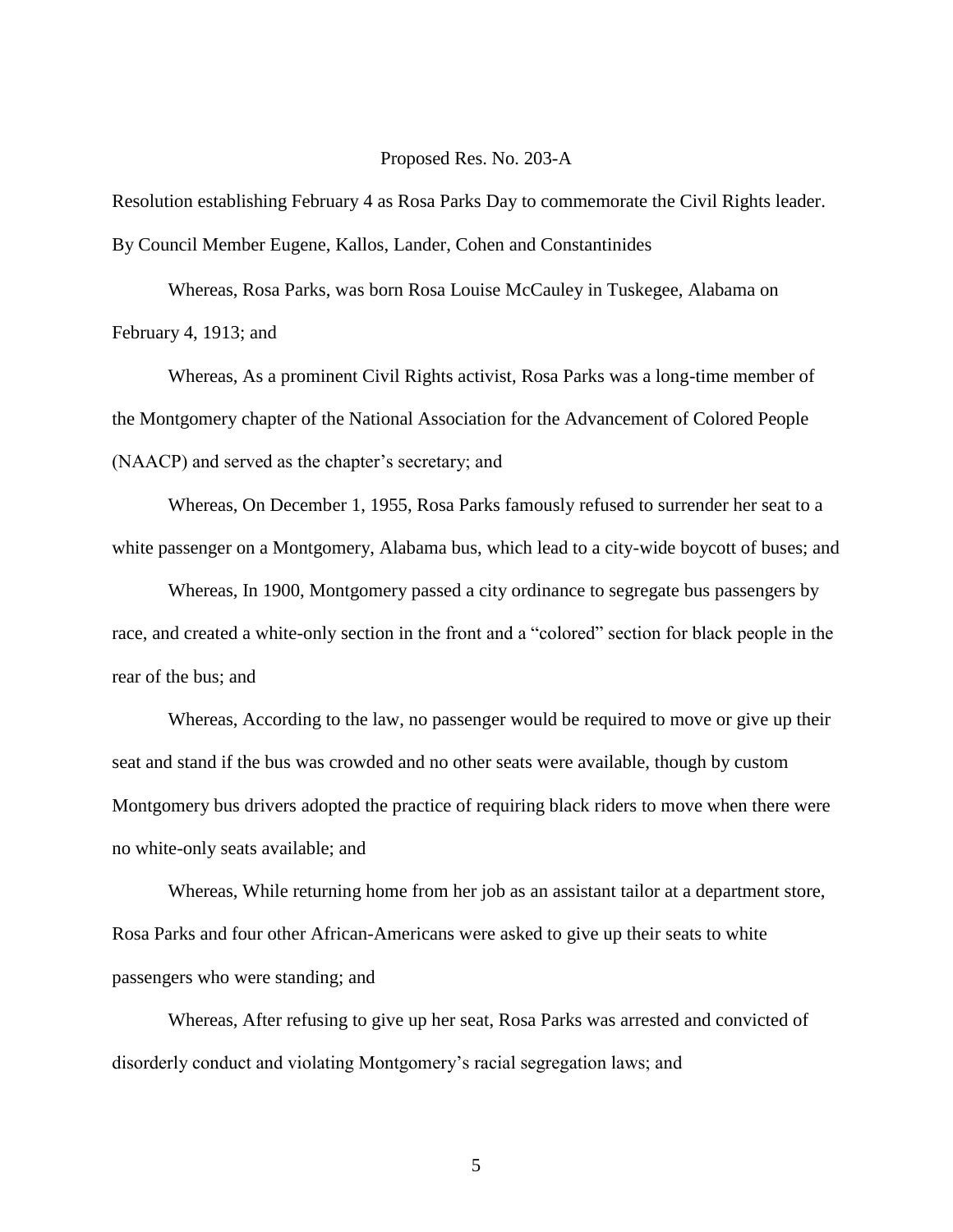Whereas, Her act of civil disobedience resulted in the Montgomery Bus Boycott, led by Martin Luther King Jr. where African Americans refused to ride city buses and instead walked or organized carpools; and

Whereas, 42,000 African Americans boycotted the Montgomery city buses for 381 days, beginning on December 5, 1955, until the bus segregation laws were changed on December 21, 1956; and

Whereas, The United States Supreme Court ruled on November 12, 1956 that the Montgomery segregation law was unconstitutional, and on December 20, 1956, Montgomery officials were ordered to desegregate buses; and

Whereas, Rosa Parks is the recipient of many awards and accolades for her efforts on behalf of racial harmony, including the Springarn Award, the NAACP's highest honor for civil rights contributions, the Presidential Medal of Freedom, the Nation's highest civilian honor, and the first International Freedom Conductor Award from the National Underground Railroad Freedom Center; and

Whereas, In 1999, President Bill Clinton honored Rosa Parks, on behalf of Congress, honoring her contributions to the United States and declaring her "the first lady of civil rights" and the "mother of the freedom movement"; and

Whereas, Her birthday, February 4, and the day she was arrested, December 1, have each been celebrated as "Rosa Parks Day" commemorated in California, Missouri, Ohio, and Oregon; and

Whereas, On December 1, 2005, transit authorities in New York City, Washington, D.C and other American cities symbolically left the seats behind bus drivers empty to commemorate Rosa Parks; and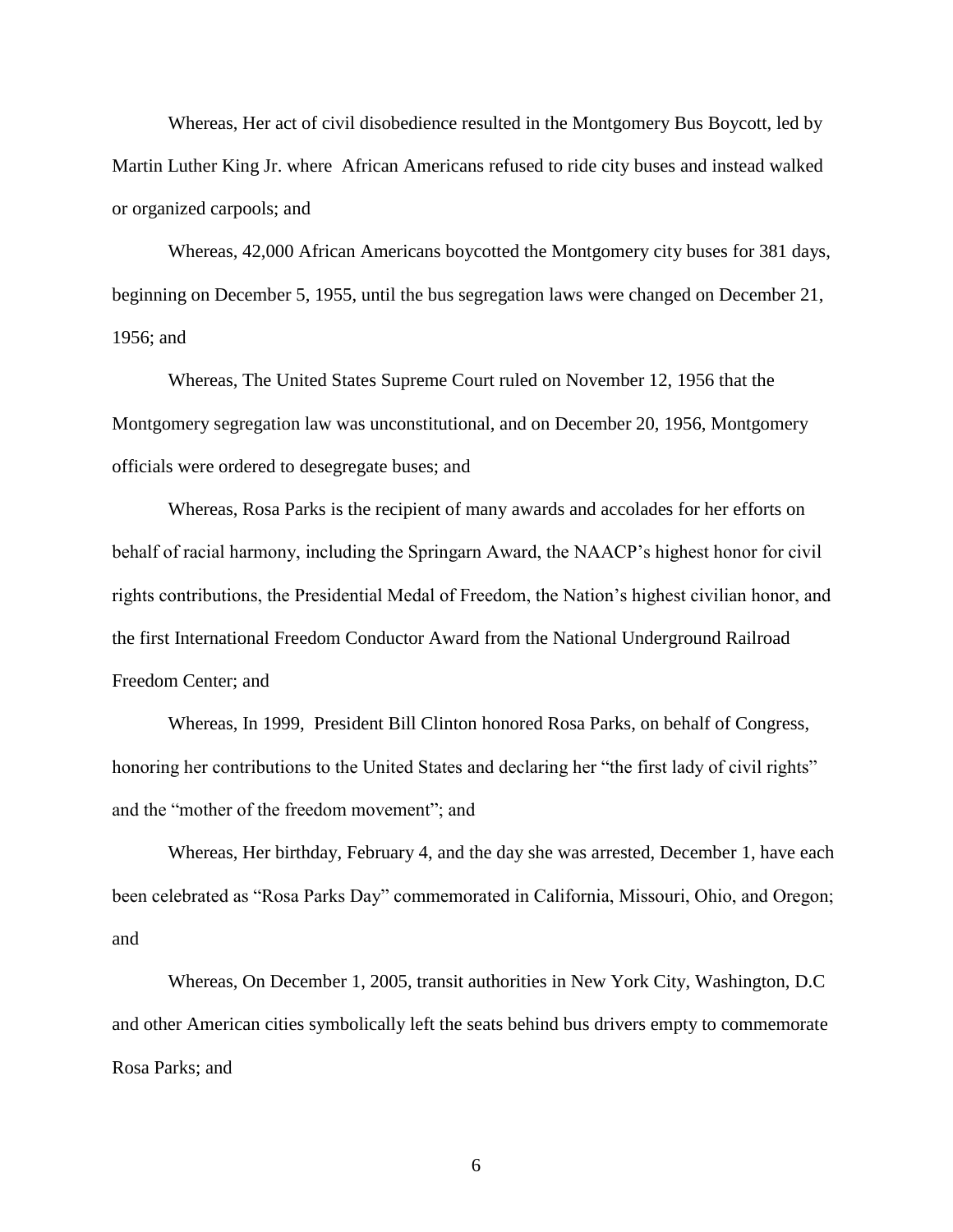Whereas, Within such a culturally diverse city that honors civil rights leaders, the

Council should recognize Rosa Parks' contributions; now, therefore, be it

Resolved, That the Council of the City of New York establishes February 4 as Rosa Parks

Day to commemorate the Civil Rights leader.

CMA / BM /CD LS#8600/Res. 1299-2016 LS#729 10/17/18 5:00pm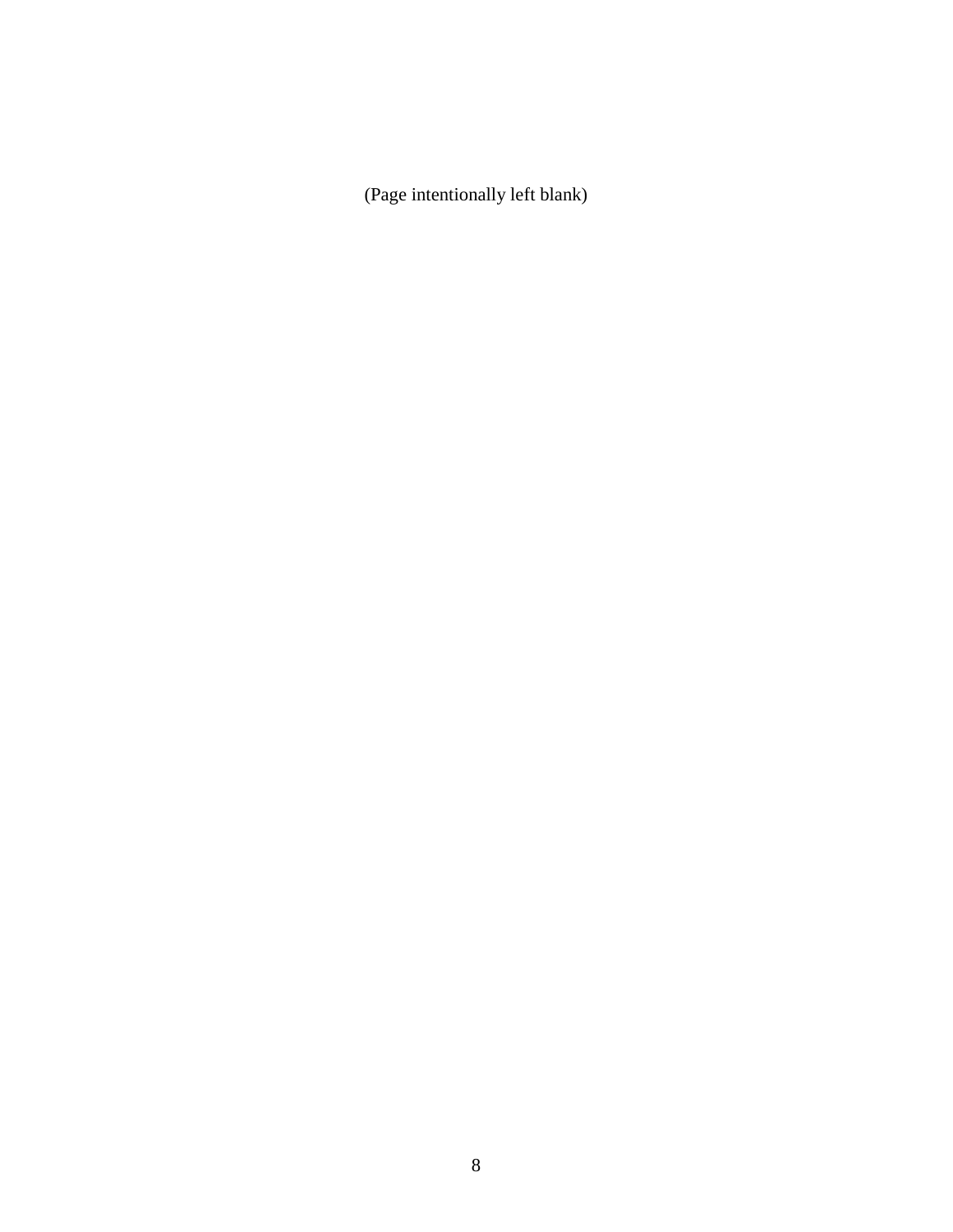Resolution calling upon the United States Secretary of the Interior to recognize the historical significance of Roberto Clemente's place of death in Loíza, Puerto Rico, by adding it to the National Register of Historic Places.

By Council Members Rivera, Miller, Menchaca, Adams, Ayala, Ampry-Samuel, Eugene, Cornegy, Barron, Rosenthal, Chin, Lander, Cohen and Constantinides

Whereas, Roberto Clemente, born August 18, 1934 in Carolina, Puerto Rico, was a renowned Major League Baseball (MLB) right fielder who played for the Pittsburgh Pirates ("Pirates") from 1955 to 1972; and

Whereas, Roberto Clemente was first scouted in 1952 by the Brooklyn Dodgers, who signed him 15 months later and assigned him to Triple A Montreal for the 1954 season before the Pirates, utilizing the Major-Minor League Rule 5, claimed him for their team; and

Whereas, While playing for the Pirates, Roberto Clemente hit a remarkable .317 over 18 seasons, collecting 3,000 hits, and placing in the Pirate's Top Ten in every offensive and defensive category; and

Whereas, Roberto Clemente, an All-Star for 12 seasons, the National League (NL) batting leader for four years, and a Gold Glove Award winner for 12 consecutive seasons, was the first Latino to help win a World Series as a starter (in 1960), to receive an NL Most Valuable Player (MVP) Award (in 1966), and to receive a World Series MVP Award (in 1971); and

Whereas, As a Black Puerto Rican in MLB less than a decade after Jackie Robinson broke baseball's color barrier, Roberto Clemente faced discrimination for being a "double outsider;" he (as well as his Black teammates) were barred from dining in segregated restaurants or staying the same hotel with the rest of the team during spring training in Florida, while the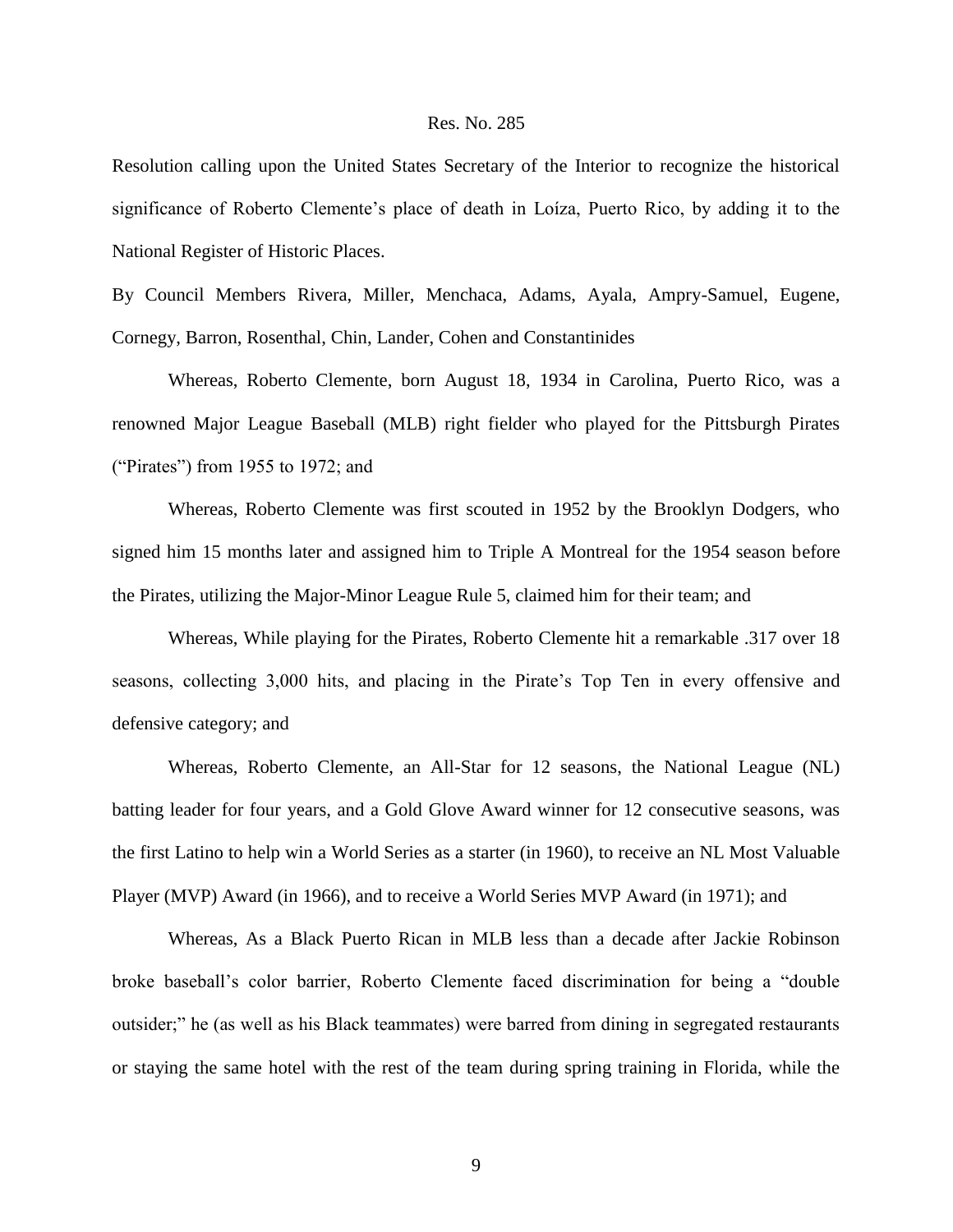press relied on Latin stereotypes, mocked his accent by quoting him with phonetic spelling, and ignored his requests to not Anglicize his name in print; and

Whereas, Roberto Clemente challenged the stereotypes that had marginalized native Spanish speakers in the United States (U.S.) and often spoke out against prejudice; he became known as a strong voice for the growing contingent of Latino players in the major leagues, advocated for Latino civil rights, and was a close associate of Rev. Dr. Martin Luther King Jr.; and

Whereas, Rather than join the rest of the league to play Winter League Baseball in Puerto Rico during the 1958-59 off-season, Roberto Clemente enlisted in the U.S. Marine Corps Reserve and served for six years as an infantryman; and

Whereas, Not only was Roberto Clemente an exemplary American baseball player and a hero to all Boricuas, he was deeply involved in Puerto Rican charities relating to young people and sports; and

Whereas, On December 31, 1972, Roberto Clemente tragically died at the age of 38 when a plane he chartered to bring food and relief supplies to earthquake-ravaged Nicaragua crashed near Piñones, in Loíza, Puerto Rico shortly after takeoff; and

Whereas, In 1973, Roberto Clemente was inducted posthumously as the first Latino player into the National Baseball Hall of Fame; and

Whereas, Since September 17, 2002, MLB has observed Roberto Clemente Day annually at every ballpark across both leagues, to commemorate the lasting memory of one of baseball's greatest ambassadors; and

 Whereas, In honor of his memory, The Roberto Clemente Award is given annually to the MLB player who "best exemplifies the game of baseball, sportsmanship, community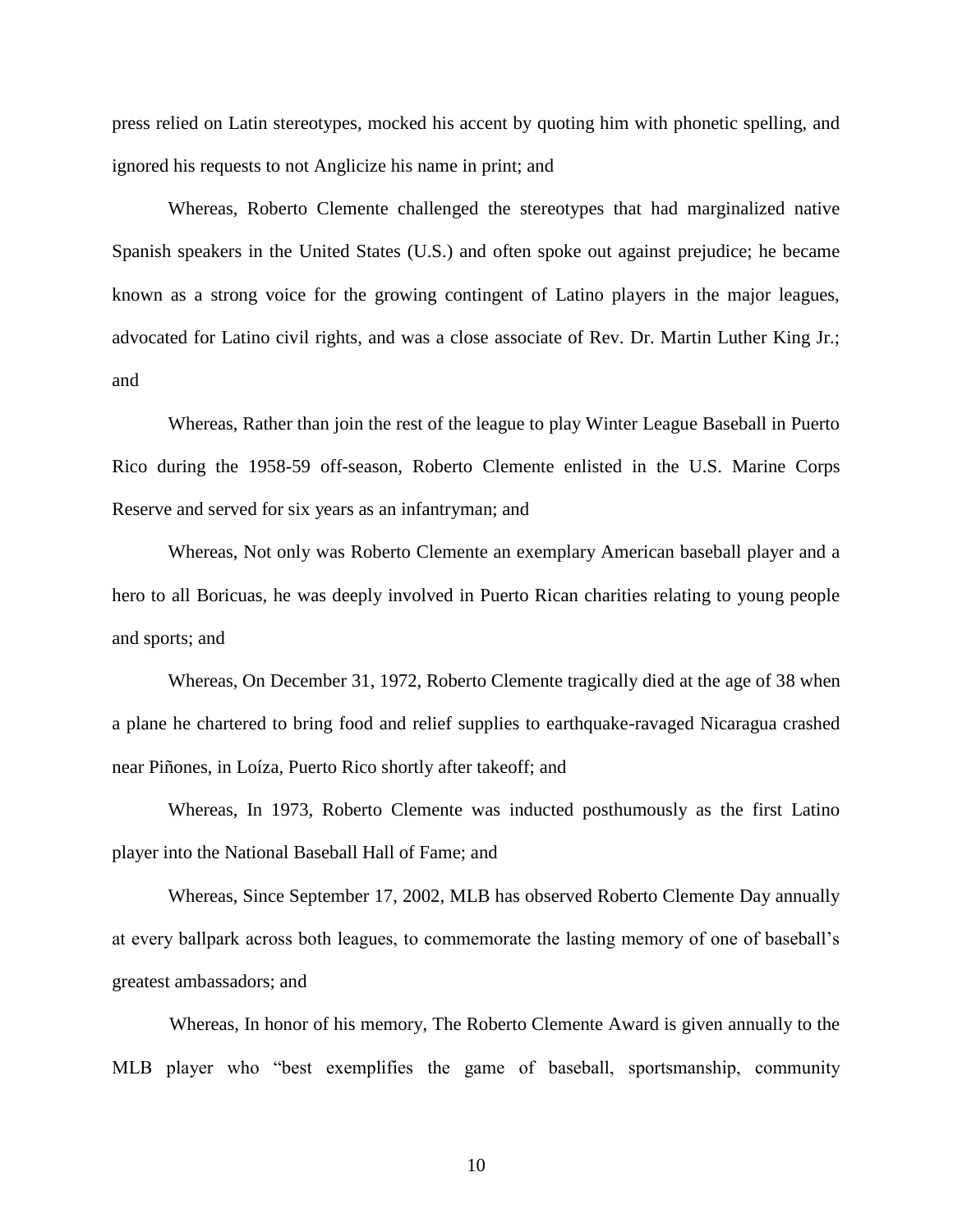involvement and the individual's contribution to his team," as voted on by baseball fans and members of the media; and

Whereas, According to the Hunter College Center for Puerto Rican Studies at the City University of New York, New York state is home to over one million Puerto Ricans, the largest population of Puerto Ricans on the U.S. mainland and, in the wake of the devastation caused by Hurricanes Irma and Maria, an additional estimated 11,000 Puerto Ricans have migrated to New York state; and

Whereas, New York City is home to the Roberto Clemente State Park, which hosts Roberto Clemente Week annually to celebrate his life with a series of special events in the Bronx and the Roberto Clemente Family Guidance Center in Manhattan; and

 Whereas, The National Register of Historic Places is the official list of the Nation's historic places worthy of preservation; and

Whereas, Roberto Clemente was an American baseball legend who embodied the values of a model citizen; now, therefore, be it

Resolved, That the Council of the City of New York calls upon the United States Secretary of the Interior to recognize the historical significance of Roberto Clemente's place of death in Loíza, Puerto Rico, by adding it to the National Register of Historic Places.

LS #6311 4/4/2018 CGR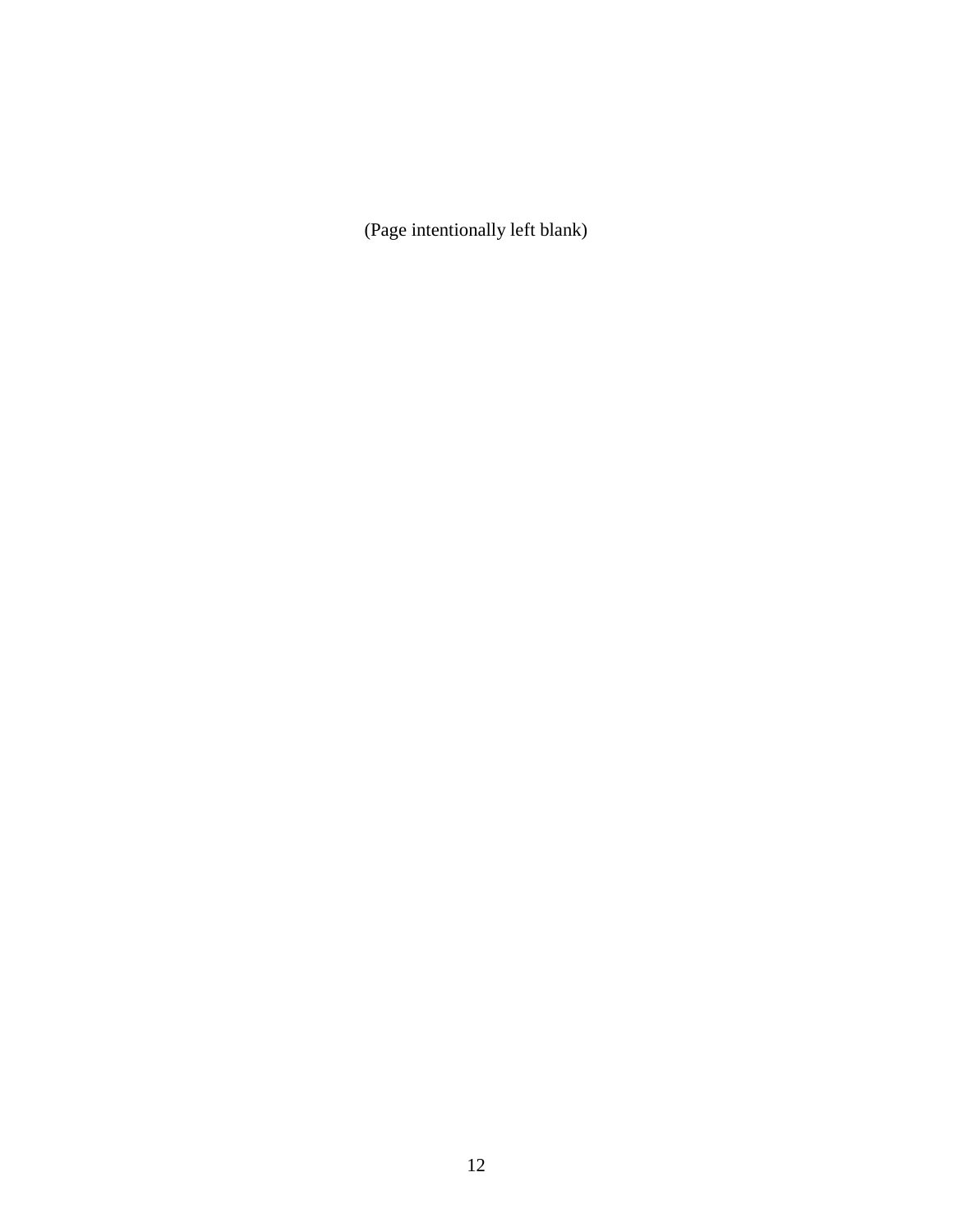Resolution declaring November 11 as Polish Independence Day in the city of New York. By Council Members Holden, Van Bramer, Gjonaj, Ulrich, Vallone, Rivera, Kallos, Lander and Cohen

Whereas, In 966, Duke Mieszko I, who ruled several Western Slavic tribes, consolidated his power and symbolically created the state of Poland; and

Whereas, In 1025, Boleslaw I, the son of Duke Mieszko I, established the Kingdom of Poland by expanding the region's territory and expanding the influence of Christianity; and

Whereas, The BBC states that up until 1772, Poland went through different regime changes, including being ruled by: the kings from the royal line of Mieszko from 966 to the end of the 14th century, the elected kings of the newly created Polish-Lithuania Commonwealth in the late 1500s, the Polish Golden Age's newly formed democratic monarchy in the  $16<sup>th</sup>$  century, and outside influences from Russia, Prussia, Sweden, and the Ukraine in the mid-17<sup>th</sup> century; and

Whereas, The Encyclopedia Britannica indicates that the election of Stanislaw II August Poniatowski in 1764 resulted in political and social reform, which followed in civil war and 3 major partitions of Poland by Russia, Prussia, and Austria; and

Whereas, In 1795, due to the civil war and partitions, an Independent Poland ceased to exist; and

Whereas, After Poland lost its independence, there was a complete lack of public political activity, however, after years had passed, Polish nationalism and the fight for Polish Independence began to grow rapidly; and

Whereas, The Adam Mickiewicz Institute notes that from 1795 to 1918, there were many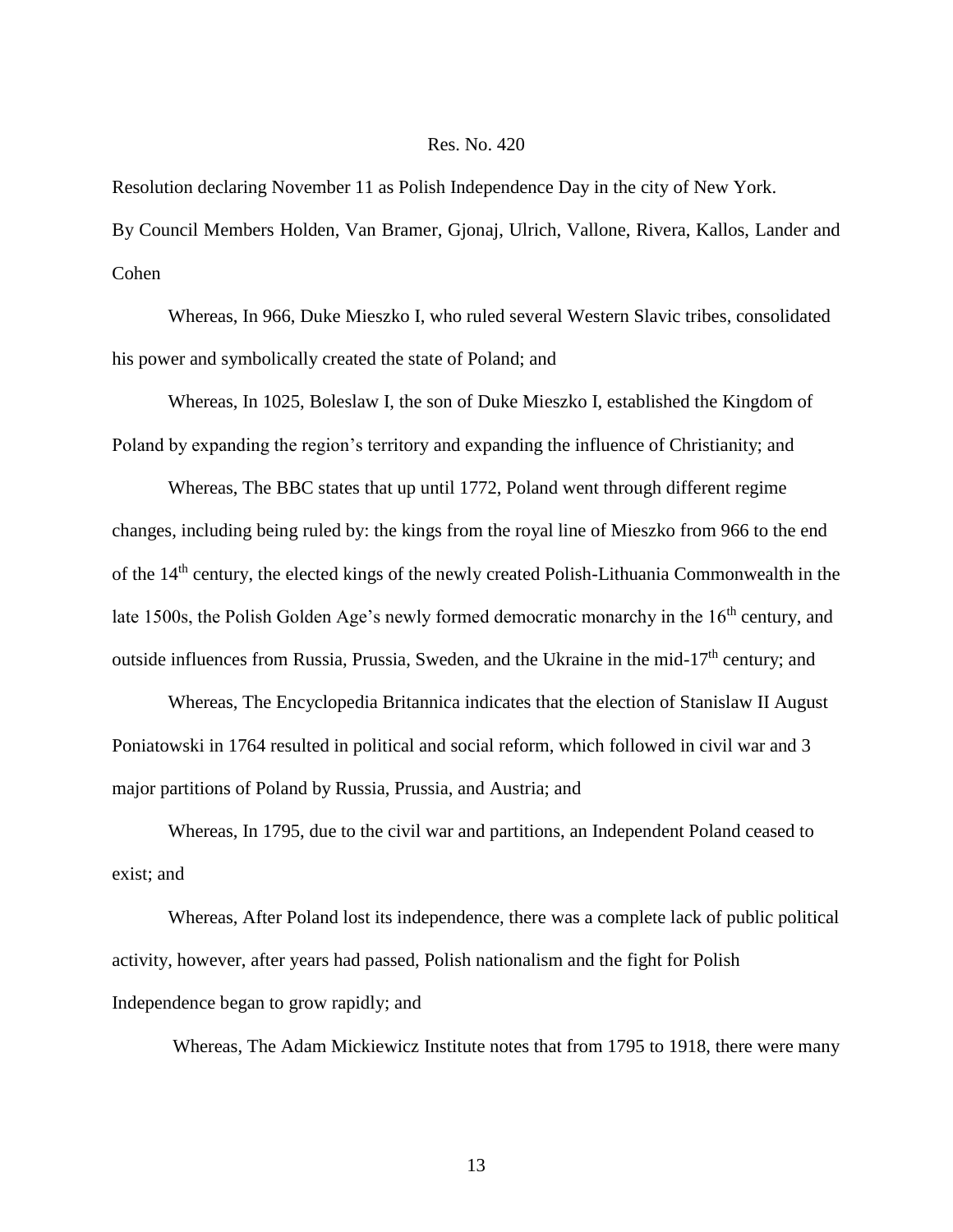uprisings and armed protests for Polish Independence, such as the Kosciuszko Insurrection in 1794, the November Insurrection in 1830 and the Uprising of January in 1863; and

Whereas, According to the BBC, from 1864 to 1914, the Polish national movement, in the then-partitioned Poland, shifted focus from armed protest to strengthening what was left of Poland through education, culture, and political parties, which fostered social reform and pushed for stronger advocacy for Polish Independence at the courts of the enemies of former Poland; and

Whereas, On November 11, 1918, due to World War I's end and the subsequent changes to Europe's political map, Poland regained independence and was restored as a country; and

Whereas, Since regaining independence in 1918, Poland has been involved in numerous important events, including: being invaded by Nazi Germany in 1939 which began World War II; being forced to adopt communism by the Soviet Union as the People's Republic of Poland in 1945; the Solidarity movement in the 1980s that resulted in the deterioration of communism and the establishment of the Third Polish Republic; and becoming a recognized role model for countries that experienced political transformation after the revolutions of 1989; and

Whereas, Poland's Ministry of Foreign Affairs indicates that Poland has celebrated Independence Day since 1920, with November 11 receiving the status of a state holiday in 1937; and

Whereas, According to data from the American Community Survey, there are approximately 200,342 people of Polish ancestry within New York City; and

Whereas, New York City is often called America's most Polish town, with many Polish restaurants, markets, and cultural institutes existing within the city; and

Whereas, Along with the culture, New York City has also recognized and celebrated Polish history, including its' commemoration of exemplary Polish leaders, such as Casimir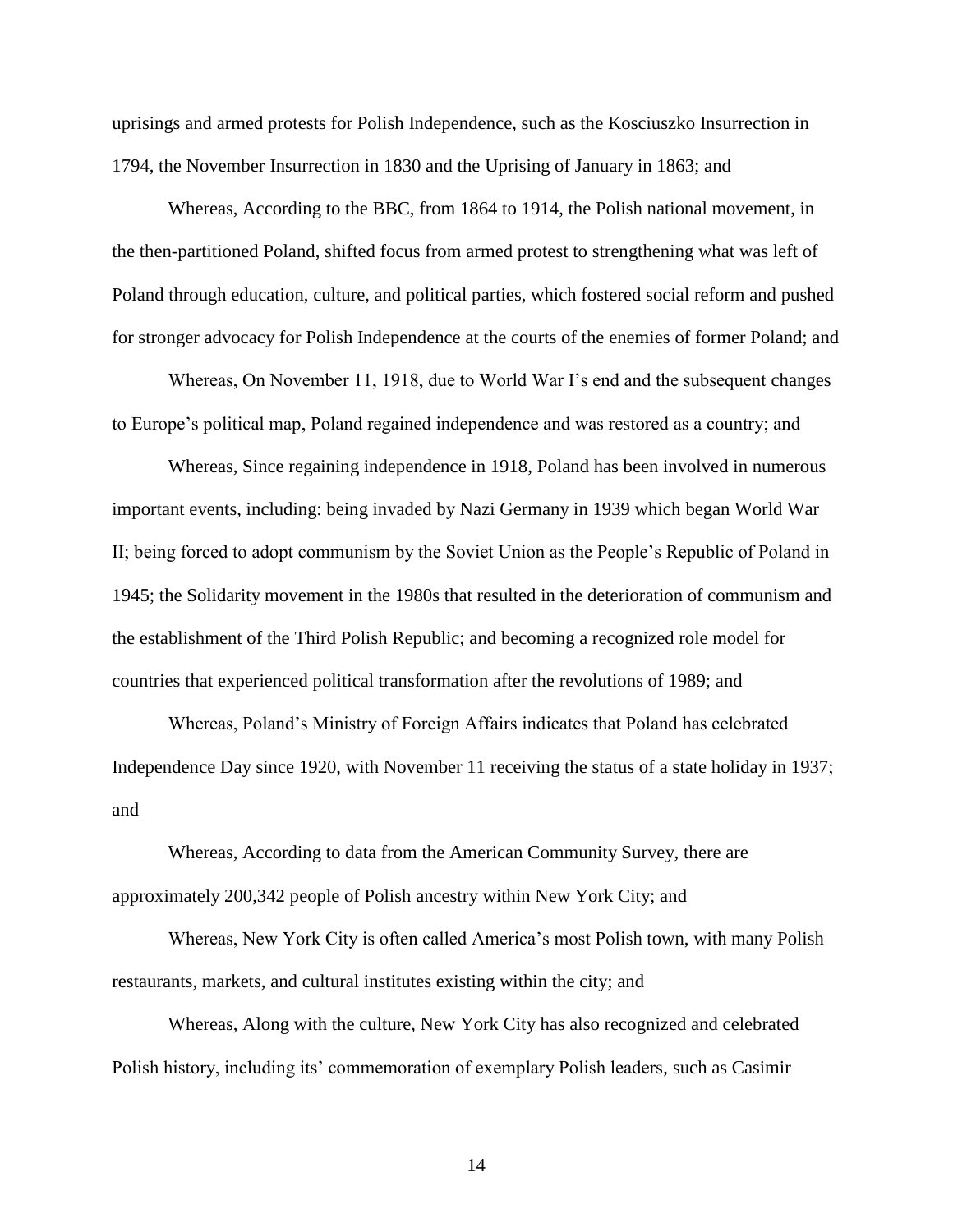Pulaski with the 80<sup>th</sup> annual Pulaski Day Parade on Fifth Avenue, and Tadeusz Kosciuszko with the naming of the Kosciuszko Bridge which connects Greenpoint, Brooklyn, often called Little Poland, to Maspeth, Queens; and

Whereas, Declaring November 11 as Polish Independence Day in New York City will strengthen Polish-American pride, while commemorating the anniversary of the restoration of Poland's independence in 1918 and Poland's rich history; now, therefore, be it

Resolved, That the Council of the City of New York declare November 11 as Polish Independence Day in the city of New York.

LS#6220 4/5/18 KK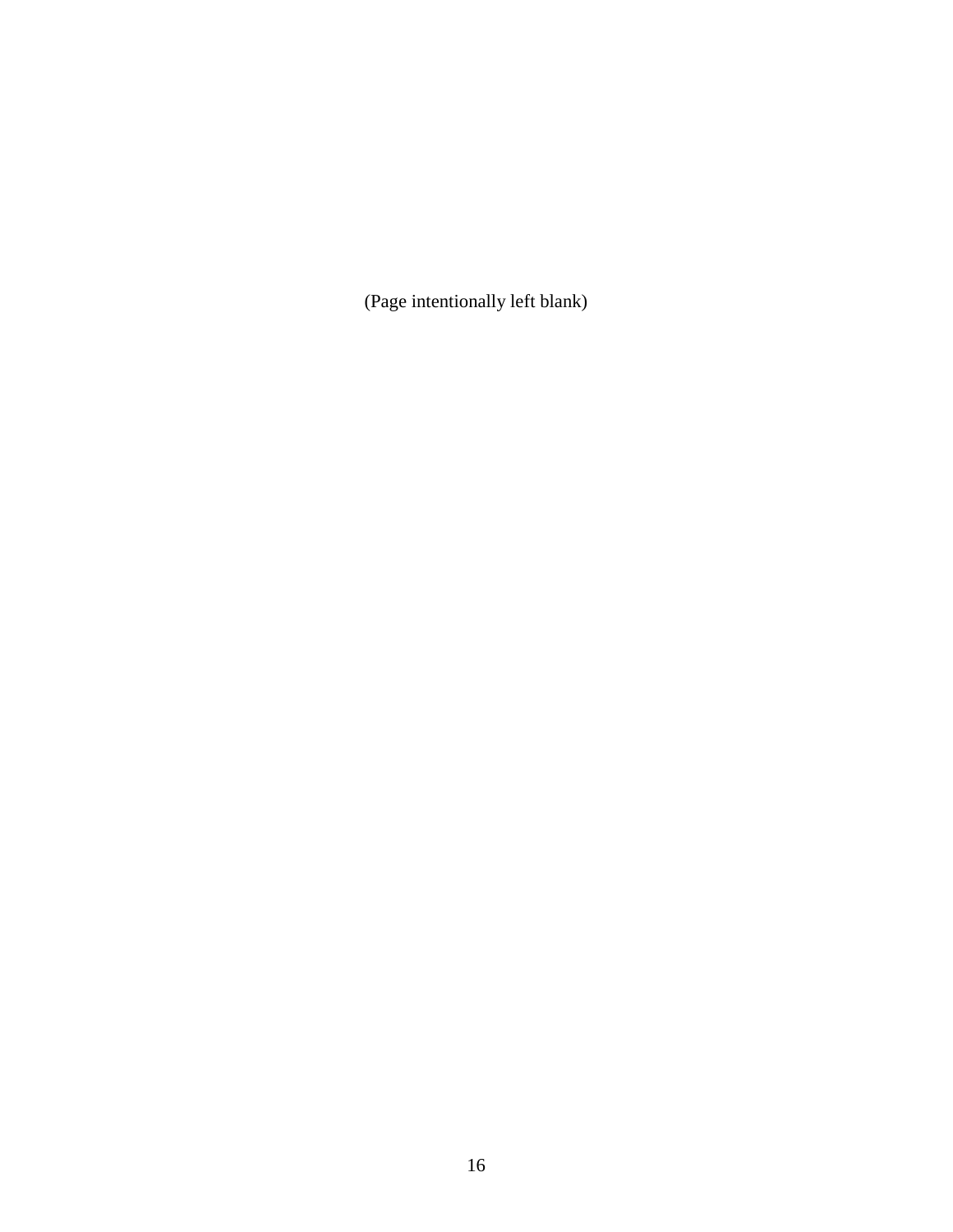Resolution declaring October 11 as Casimir Pulaski Day in the city of New York. By Council Members Holden, Van Bramer, Gjonaj, Ulrich, Vallone, Rivera, Kallos, Lander and Constantinides

Whereas, Casimir Pulaski was born in Warsaw, Poland, on March 6, 1745; and

Whereas, At the age of fifteen, Casimir Pulaski joined his father, Count Josef Pulaski, and other members of the Polish nobility, to oppose the Russian and Prussian interference in Polish affairs; and

Whereas, The Polish American Center states that Casimir Pulaski, after fighting throughout Europe in defense of Polish liberty, was forced to flee to Paris, where he met Benjamin Franklin and became a strong supporter of the American colonists within the American Revolution; and

Whereas, In 1777, Casimir Pulaski arrived in Philadelphia, meeting George Washington, and volunteering his services to help the American colonists fight England; and

Whereas, The National Park Service asserts that on September 15, 1777, the American congress promoted Pulaski to the rank of Brigadier General in command of the Four Horse Brigades, due to his vast military experience and successes; and

Whereas, According to the Polish American Center, Casimir Pulaski became known as the "Father of the American Cavalry," demanding much of his men and training them in tested cavalry tactics, many of which he used in his fight for freedom in Poland; and

Whereas, In May 1778, Pulaski began to form an independent cavalry unit later known as the Pulaski Legion, of which he personally financed in order to assure his forces had the finest equipment and received the best training; and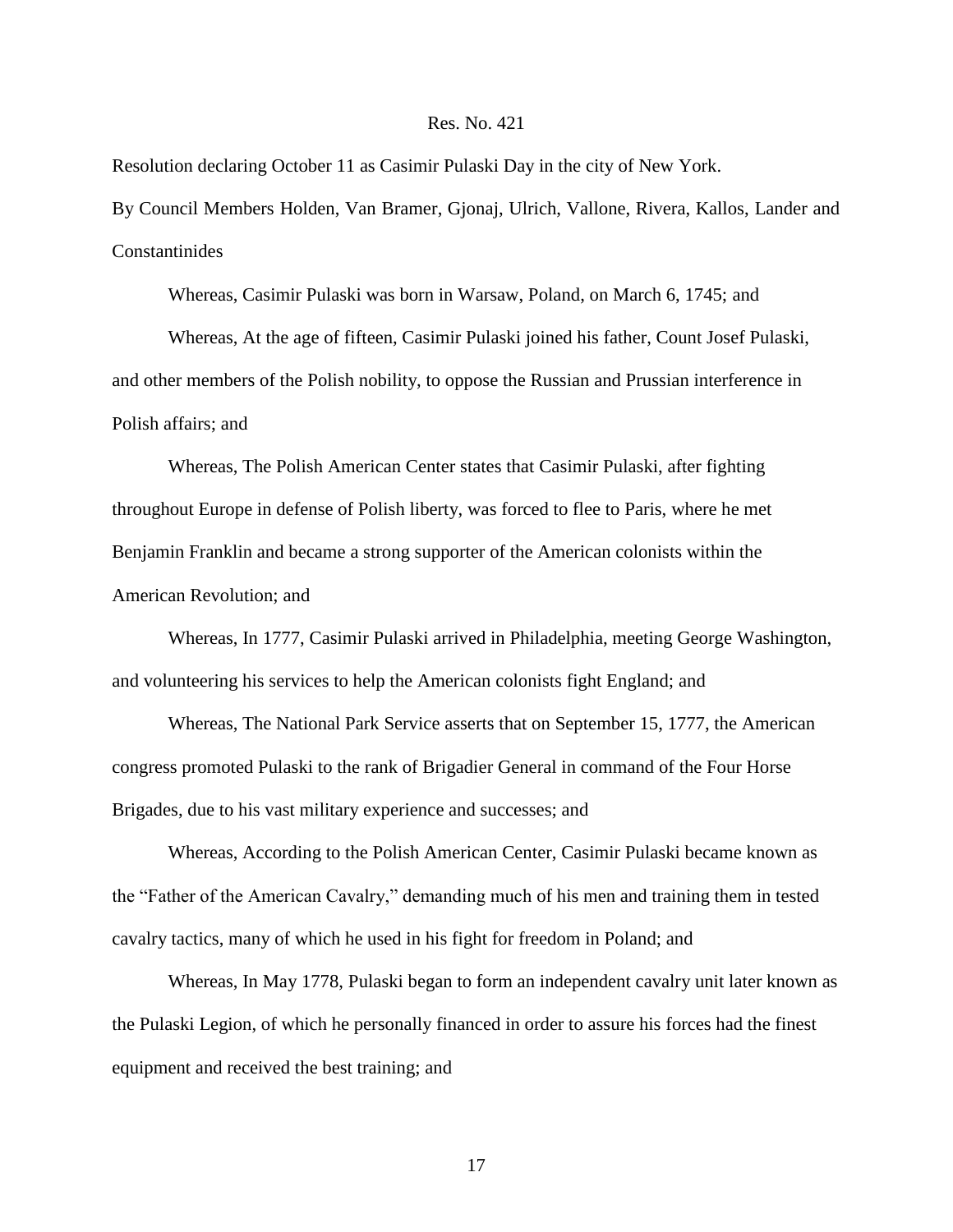Whereas, Casimir Pulaski and his Legion were instrumental in protecting America's independence, including being involved in action along the New Jersey coast in October 1778, defending Charleston, South Carolina in May 1779, and fighting in the Siege of Savannah in Georgia in October 1779; and

Whereas, On October 11, 1779, Casimir Pulaski died, due to being mortally wounded during the Siege of Savannah; and

Whereas, Casimir Pulaski is a Polish-American hero who came from Poland to assist the American colonists during their fight with the British in the American Revolution, and is an integral part of American and Polish history; and

Whereas, A national day in observance of Casimir Pulaski was established in 1929 when the United States Congress passed a resolution (Public Resolution 16 of 1929) designating October 11 as General Pulaski Memorial Day, with a proclamation for the observance being issued every year since 1929, except in 1930; and

Whereas, New York City has an annual Pulaski Day Parade on Fifth Avenue which is held on the first Sunday of October and closely coincides with the nationally held General Pulaski Memorial Day, while other cities, such as Chicago, Illinois, Grand Rapids, Michigan and Buffalo, New York have celebrated Casimir Pulaski with parades, and/or days of commemoration;

Whereas, The declaration of October 11 as Casimir Pulaski Day in New York City will strengthen Polish-American pride, as well as celebrate and commemorate a man who is an integral part of American and Polish history; now, therefore, be it

Resolved, That the City of New York declare October 11 as Casimir Pulaski Day. LS#6218 3/29/18 KK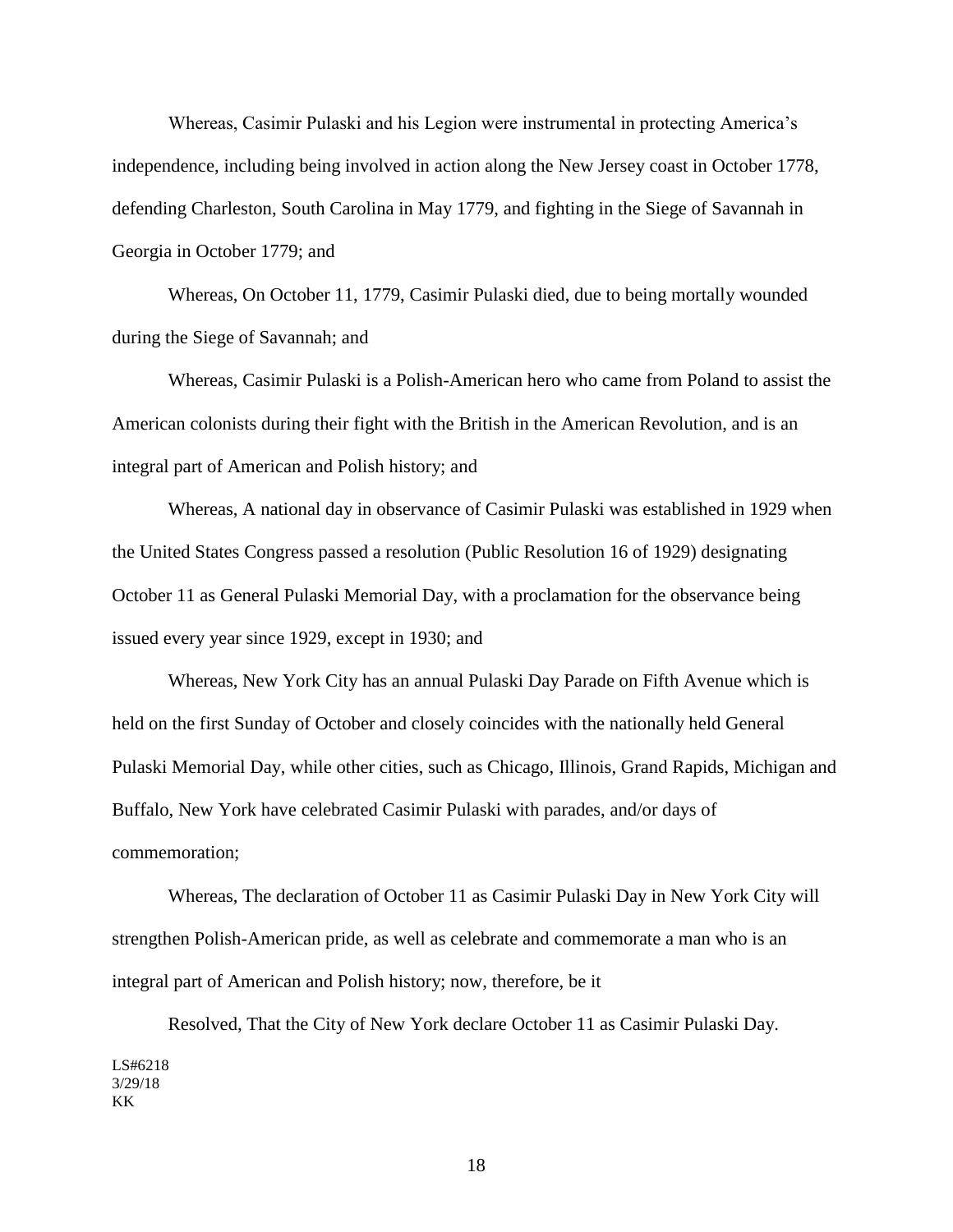Resolution declaring October 15 as Tadeusz Kosciuszko Day in the city of New York. By Council Members Holden, Van Bramer, Gjonaj, Ulrich, Vallone, Yeger, Rivera, Kallos, Lander and Constantinides

Whereas, Tadeusz Kosciuszko, was born on February 4, 1746 in the village of Mereczowszczyzna, part of the formerly known Commonwealth of Poland-Lithuania; and

Whereas, At an early age, Tadeusz Kosciuszko decided upon a career in the military, enrolling in the newly formed Szkola Rycersk (Academy of Chivalry), a school created by King Stanislaw II to train a well-educated cadre of officers and state officials; and

Whereas, The Institute of World Politics states that Tadeusz Kosciuszko graduated from Szkola Rycersk in 1765 with the rank of Captain, and went on to study military engineering; and

Whereas, In 1774, according to a biography by New York City's Department of Transportation (DOT), Tadeusz Kosciuszko returned to a drastically changed Poland, of which major parts had been annexed and its army had been forced to reduce to 10,000 soldiers; and

Whereas, The Adam Mickiewicz Institute indicates that Tadeusz Kosciuszko emigrated to America in June 1776, after being recruited by Benjamin Franklin to fight for American Independence from England; and

Whereas, According to The Institute of World Politics, Tadeusz Kosciuszko became the Chief Engineer of the entire Continental Army by the end of 1776;

Whereas, Tadeusz Kosciuszko played an integral role in the American war effort, showcasing his talent in constructing defensive fortifications, most notably seen in his fortifying of Philadelphia, Saratoga, Fort Ticonderoga, and West Point; and

Whereas, The Encyclopedia Britannica indicates that at the end of the American